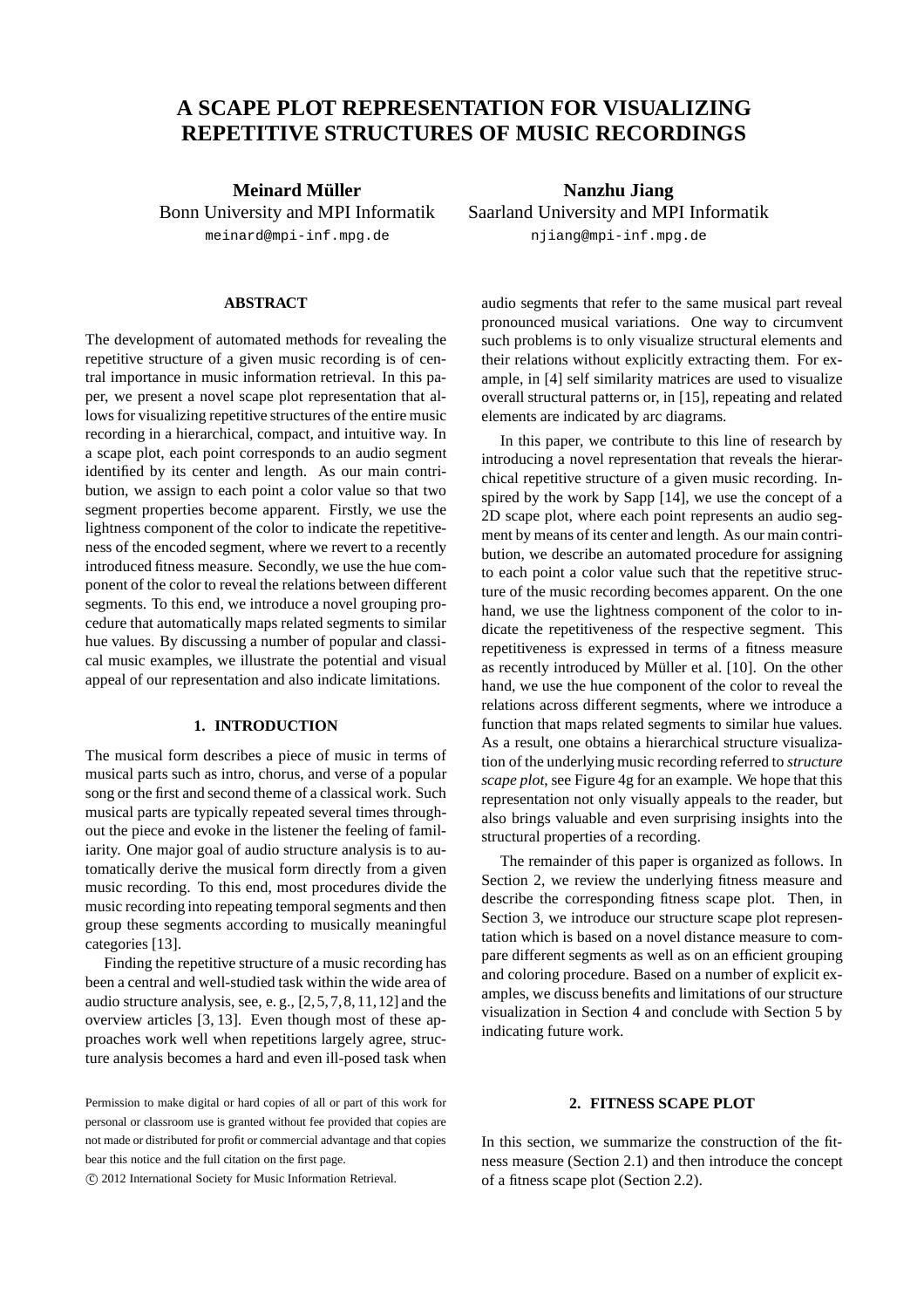

Figure 1: Various representations for an Ormandy recording of Brahms' Hungarian Dance No. 5. **(a)** Musical form  $A_1A_2B_1B_2CA_3B_3B_4$ . **(b)** Fitness scape plot. The remaining subfigures show the SSM with optimal path families for various segments  $\alpha$  (horizontal axis) and induced segment families (vertical axis). **(c)**  $\alpha = [68 : 89]$  (thumbnail, maximal fitness, corresponding to  $B_2$ ). **(d)**  $\alpha = [131:150]$  (corresponding to  $A_3$ ). **(e)**  $\alpha = [131:196]$  (corresponding to  $A_3B_3B_4$ ).

#### **2.1 Fitness Measure**

Let  $[1:N] = \{1,2,...N\}$  denote the (sampled) time axis of a given music recording. Then a segment is a subset  $\alpha = [s : t] \subseteq [1 : N]$  specified by its starting point s and its end point t. Let  $|\alpha| := t - s + 1$  denote the length of segment  $\alpha$ . In [10], a fitness measure has been introduced that assigns to each audio segment  $\alpha$  a fitness value  $\varphi(\alpha) \in \mathbb{R}$ which simultaneously captures two aspects. Firstly, it indicates how well the given segment explains other related segments. Secondly, it indicates how much of the overall music recording is covered by all these related segments. In the computation of the fitness measure, an enhanced self-similarity matrix (SSM) is computed from the music recording based on chroma-based audio features. It is well known that each path of the SSM (a stripe of high score running parallel to the main diagonal) reveals the similarity of two segments (given by the two projections of the path onto the vertical axis and horizontal axis), see [13]. The main idea of [10] is to compute for each audio segment  $\alpha$  a so-called *optimal path family* over  $\alpha$  that simultaneously reveals the relations between  $\alpha$  and all other similar segments. By projecting such optimal path family to the vertical axis, we get the corresponding induced segment family, where each element of this family defines a segment similar to  $\alpha$ .

As an example, we consider a recording of the Hungarian Dance No. 5 by Johannes Brahms, which has the musical form  $A_1A_2B_1B_2CA_3B_3B_4$ , see Figure 1a. Figure 1c shows an optimal path family (cyan stripes) for the

B<sub>2</sub>-segment  $\alpha = [68:89]$  (horizontal axis) as well as the induced segment family (vertical axis). The induced segmentation consists of four segments corresponding to the four occurrences of the B-part in this recording. Note that repeating segments may be played in different tempi. For example, the  $B_2$ -part is played much faster than the  $B_1$ part. Similarly, Figure 1d shows the optimal path family for the segment  $\alpha = [131:150]$  (corresponding to the  $A_3$ part) and the induced segmentation (consisting of the three A-part segments). Finally, Figure 1e reveals that, for the long segment  $\alpha = [131:196]$  (corresponding to  $A_3B_3B_4$ ), there exists a similar segment (corresponding to  $A_2B_1B_2$ ).

The fitness value of a given segment is derived from the corresponding optimal path family and the values of the underlying SSM. Intuitively, one considers the overall score accumulated by the path family and the total length covered by the induced segmentation. After a suitable normalization, the fitness is defined as the harmonic mean of of coverage and score. For further details, we refer to [10].

### **2.2 Scape Plot Representation**

We now describe how a compact fitness representation for the entire music recording can be obtained showing the fitness  $\varphi(\alpha)$  for all possible segments  $\alpha$ . Note that each segment  $\alpha = [s : t]$  is specified by its center  $c(\alpha) := (s+t)/2$ and its length  $|\alpha|$ . Using the center as horizontal coordinate and the length as vertical coordinate, each segment can be represented as a point in some triangular representation also referred to as *scape plot*. Such scape plots were original introduced by Sapp [14] to represent harmony in musical scores in a hierarchical way. In our context, we define a scape plot  $\Phi$  by setting  $\Phi(c(\alpha), |\alpha|) := \varphi(\alpha)$ for segment  $\alpha$ . Figure 1b shows a visualization of the fitness scape plot for our Brahms example, where the fitness is represented by a lightness grayscale ranging from white (fitness is zero) to black (fitness is high). The points corresponding to the three segments discussed above are marked within the scape plot by small circles. For example, the segment  $\alpha = [68 : 89]$  (corresponding to  $B_2$ ) has the scape plot coordinates  $c(\alpha) = 78.5$  (horizontal axis) and  $|\alpha| = 22$  (vertical axis). Actually, this segment has the highest fitness among all possible segments and is also referred to as *thumbnail* [10].

The fitness scape plot represents the repetitiveness of each segment in a compact and hierarchical form. For example, in our Brahms example, the repeating segments corresponding to the A-parts and B-parts are reflected by local maxima in the scape plot. Also the repetitions of the superordinate segments corresponding to ABB are captured by the plot. However, so far, the visualization of the fitness scape plot does not reveal the relations *across* different segments. In other words, nothing is said about groups of pairwise similar segment corresponding to the various musical parts.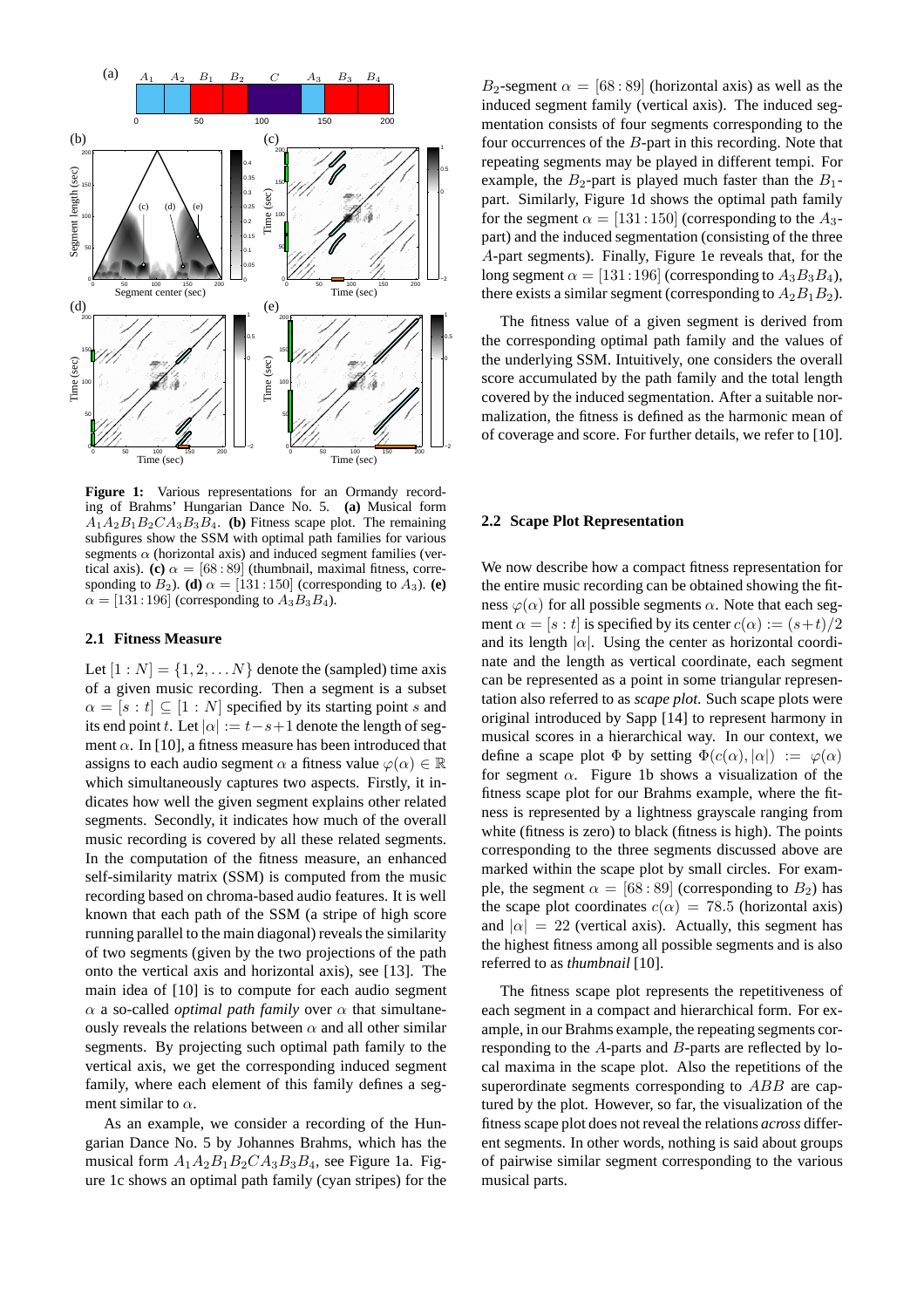#### **3. STRUCTURE SCAPE PLOT**

Actually, the grouping information is implicitly encoded by the optimal path families underlying the fitness measure. To make these relations more explicit, we now extend the grayscale of the fitness scape plot by a color component that reflects the cross-segment relations. Based on the induced segmentations, we first introduce a distance measure that allows for comparing two arbitrary segments (Section 3.1). Then the objective is to map similar segments to similar colors and dissimilar segments to distinct colors. In the following, we proceed in several steps including a color mapping step (Section 3.2), a point sampling and interpolation step (Section 3.3), and a color combination step (Section 3.4). The overall pipeline of our procedure is also illustrated by Figure 4.

#### **3.1 Segment Distance Measure**

Recall from Section 2.1 that for a given segment  $\alpha$  there is an optimal path family along with an induced segment family, where each segment of this family is similar to  $\alpha$ . Let  $A = {\alpha_1, \alpha_2, \dots, \alpha_K}$  denote the induced segment family of  $\alpha$ , then the segments  $\alpha_k, k \in [1:K]$ , can be thought of as the (approximate) repetitions of  $\alpha$ . Note that, by definition, overlaps between repetitions are not allowed, see [10].

Now, let  $\alpha$  and  $\beta$  be two arbitrary segments. Intuitively, we consider these two segments to be close if they are approximately repetitions of each other (or at least if some repetitions of  $\alpha$  and  $\beta$  have a substantial overlap), otherwise  $\alpha$  and  $\beta$  are considered to be far apart. More precisely, let  $A = {\alpha_1, \ldots, \alpha_K}$  and  $B = {\beta_1, \ldots, \beta_L}$  be the respective induced segment families. Then, we define the distance  $\delta(\alpha, \beta)$  between  $\alpha$  and  $\beta$  to be

$$
\delta(\alpha, \beta) := 1 - \max_{k \in [1:K], \ell \in [1:L]} \frac{|\alpha_k \cap \beta_\ell|}{|\alpha_k \cup \beta_\ell|},\tag{1}
$$

see also Figure 2 for an illustration. In other words, the distance is obtained by subtracting the maximal overlap (relative to the union) over all repetitions of  $\alpha$  and  $\beta$  from the value 1. For example, the  $B_1$ -segment and  $B_2$ -segment for the Brahms recording have a small distance (close to zero) since the induced segment families more or less coincide (consisting of the four B-part segments). In contrast the  $B_1$ -segment and the  $A_1$ -segment have a large distance (close to one) since none of their repetitions have a substantial overlap.

### **3.2 Color Mapping**

Based on the distance measure  $\delta$ , we now introduce a procedure for mapping the scape plot points (segments) to color values in such a way that distance relations are preserved. To this end, we first need to specify a suitable color space. Because of its perceptual relevance, we revert to the HSL model, which is a cylindric parametrization of the RGB color space [6]. Here the angle coordinate  $H \in [0, 360]$  (given in degrees) refers to the hue, the coordinate  $S \in [0, 1]$  to the saturation, and the coordinate



**Figure 2:** Illustration of the computation of the distance measures  $\delta(\alpha, \beta)$  used to compare two segments  $\alpha$  (shown in **(a)**) and  $\beta$  (shown in **(b)**). The respective induced segment families are shown in **(c)** and **(d)**, respectively. The black box indicates the union and the red box the overlap of the two segments which are used to compute distance value  $\bar{\delta}(\alpha, \beta)$ .



**Figure 3:** Cylindric HSL (hue, saturation, lightness) color representation. The figure shows only the outside surface of the cylinder corresponding to the saturation  $S = 1$ .

 $L \in [0, 1]$  (with 0 being black and 1 being white) to the lightness of the color. To obtain "full" saturated colors, we fix the parameter  $S = 1$ . Figure 3 shows the color space for  $S = 1$  spanned by the coordinates H and L. Note that the hue angle coordinates  $H = 0$  and  $H = 360$  encode the same color (by definition this is the color "red"). In the following, we reserve the lightness coordinate to represent the fitness value and only use the hue coordinate to represent the cross-segment relationships.

The problem of mapping the scape plot points to the hue color coordinates (which topologically corresponds to the unit circle) in a distance preserving way can be seen as an instance of *multidimensional scaling* (MDS), see [1]. Generally, MDS refers to a family of related techniques which allow for mapping a set of points with pairwise distance values onto a low-dimensional Euclidean space (often dimension 2 or 3 for visualization purposes) such that the distances between the original points are approximated by the Euclidean distances of the mapped points.

In the following, we use basic MDS techniques to map the scape plot points onto the unit circle (representing the hue color space). Let M denote the number of scape plot points to be considered in the mapping, see Figure 4b. First, we compute an  $M \times M$ -distance matrix  $\Delta$  by comparing the M points in a pairwise fashion using  $\delta$ . Next, we perform a principal component analysis (PCA) of ∆ and consider the two eigenvectors corresponding to the two largest eigenvalues. The columns of  $\Delta$  (which are indexed by the  $M$  scape plot points) are then projected onto the two-dimensional Euclidean space defined by these two eigenvectors, see Figure 4c. Using PCA, the variance across the mapped column vectors is maximized. Therefore, scape plot points that have a distinct distance distri-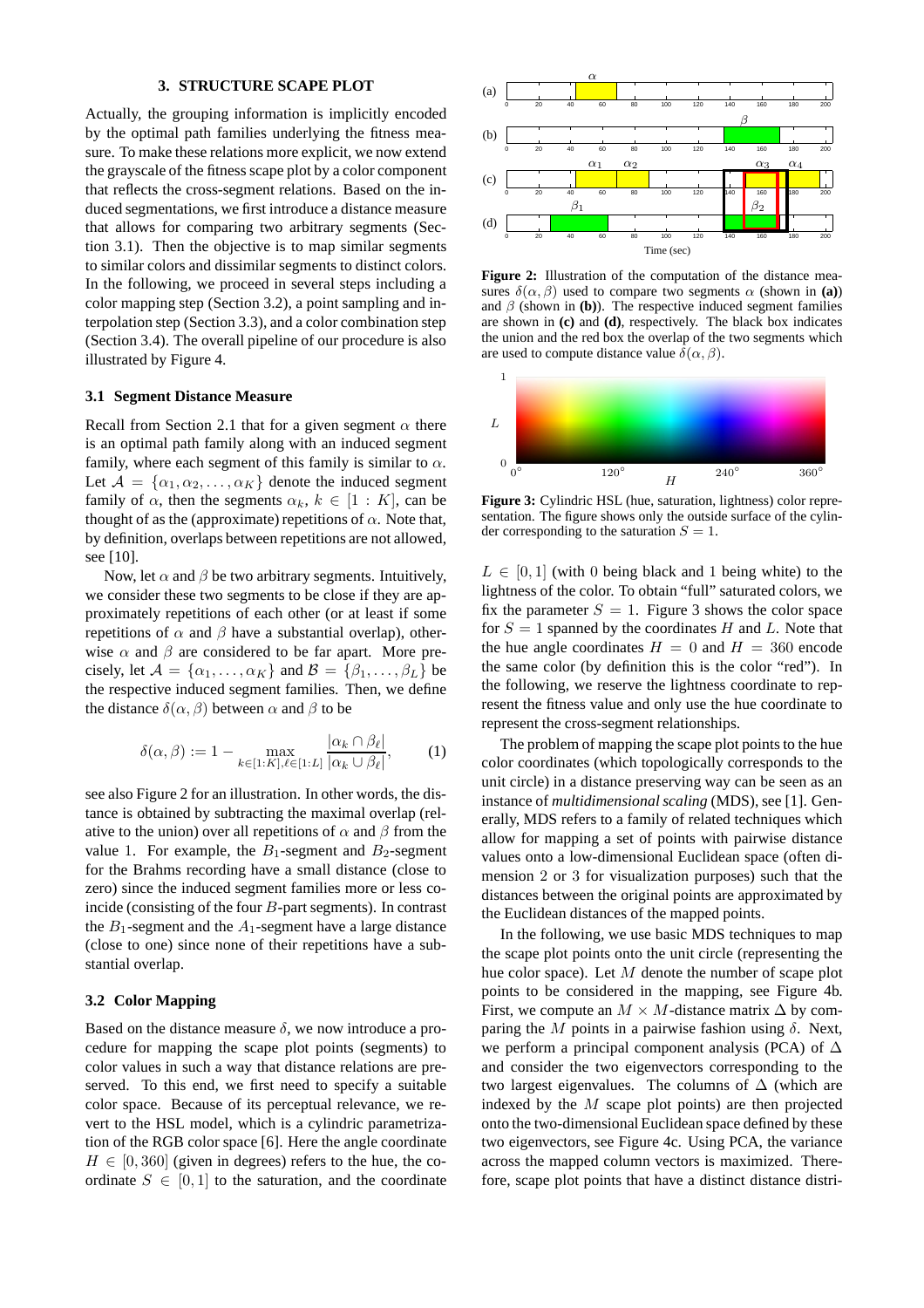

**Figure 4:** Illustration of the pipeline for computing the structure scape plot for Brahms. **(a)** Fitness scape plot. **(b)** Fitness scape plot with sampled anchor points. **(c)** Anchor points projected onto the first two principal components. **(d)** Anchor points projected to the unit circle colored with the resulting hue value. **(e)** Hue-colored anchor points. **(f)** Hue-colored scape plot using interpolation techniques. **(g)** Structure scape plot combining fitness (lightness) and cross-segment relation (hue) information.

bution to the other points (encoded by its respective column vectors) are likely to be mapped to different regions in the 2D space, see [1] for details. Furthermore, as shown in Figure 4c, the projected points are usually distributed in a circular fashion (even though this is not guaranteed and crucially depends on the distance distributions of the original points). Finally, we normalize the projected points with respect to the Euclidean norm to obtain points on the unit circle, which yields angle parameters that are associated to hue values, see Figure 4d. Figure 4e shows the original scape plot points colored with the derived hue values.

## **3.3 Sampling and Interpolation**

Using all scape plot points in the described color mapping procedure may be problematic because of two reasons. Firstly, using a large number M of points would not only make the computation of the  $M \times M$  distance matrix  $\Delta$  but also of the subsequent PCA rather expensive. Therefore, the number M of used points should be kept small. Secondly, using all scape plot points may over-represent segments of short lengths that are located in the lower part of the triangular scape plot. As a result, the distance relations of the short segments may dominate the selection of the eigenvectors obtained in the PCA step. Therefore, we only choose a suitable subset of scape plot points, also referred to as *anchor points*, and then transfer the obtained hue color information to the other points using interpolation techniques.

Note that scape plot points of higher fitness are structurally more relevant than scape plot points of lower fitness. Therefore, in the anchor point selection step, we sample the scape plot by taking the fitness into account. To this end, we use a greedy procedure that consists of two steps. Firstly, we select the scape plot point of maximal fitness as an anchor point. Secondly, around this anchor

point, we specify a neighborhood of size  $\rho > 0$  and set the fitness values of all points in this neighborhood to zero excluding them for the subsequent procedure. The role of the neighborhood is to avoid a sampling that is locally too dense. This procedure is repeated until either all of the remaining scape plot points have a fitness of zero, or until a specified maximal number of points  $M_0$  is reached, see also Figure 4b.

Sometimes the fitness values of short segments are rather "noisy." This may also have musical reasons since such segments often correspond to highly repetitive fragments like a short riff or a single chord of dominant harmony. Therefore, it is often beneficial to exclude such short segments in the anchor point selection by only considering scape plot points whose length coordinate lies above a certain lower bound  $\lambda > 0$ . The influence of the parameters  $M_0$ ,  $\rho$ , and  $\lambda$  on the resulting number of anchor points M is discussed in Section 4.

The color mapping as described in Section 3.2 is now applied only to the anchor points. In the next step, the color information is transferred to arbitrary scape plot points by simply interpolating color values of the nearest neighborhood anchor points. However, since the hue values live on a unit circle (rather than in the two-dimensional Euclidean space), one needs to use spherical interpolation instead of linear interpolation. Figure 4f shows the interpolation result obtained from the anchor points of Figure 4e.

#### **3.4 Color Combination**

So far, we have derived two scape plot visualizations: one indicating the repetitive properties (fitness value represented by lightness, see Figure 4a) and the other indicating the cross-segment relations (represented by hue colors, see Figure 4f). We now combine this information within a single scape plot representation, which we also refer to as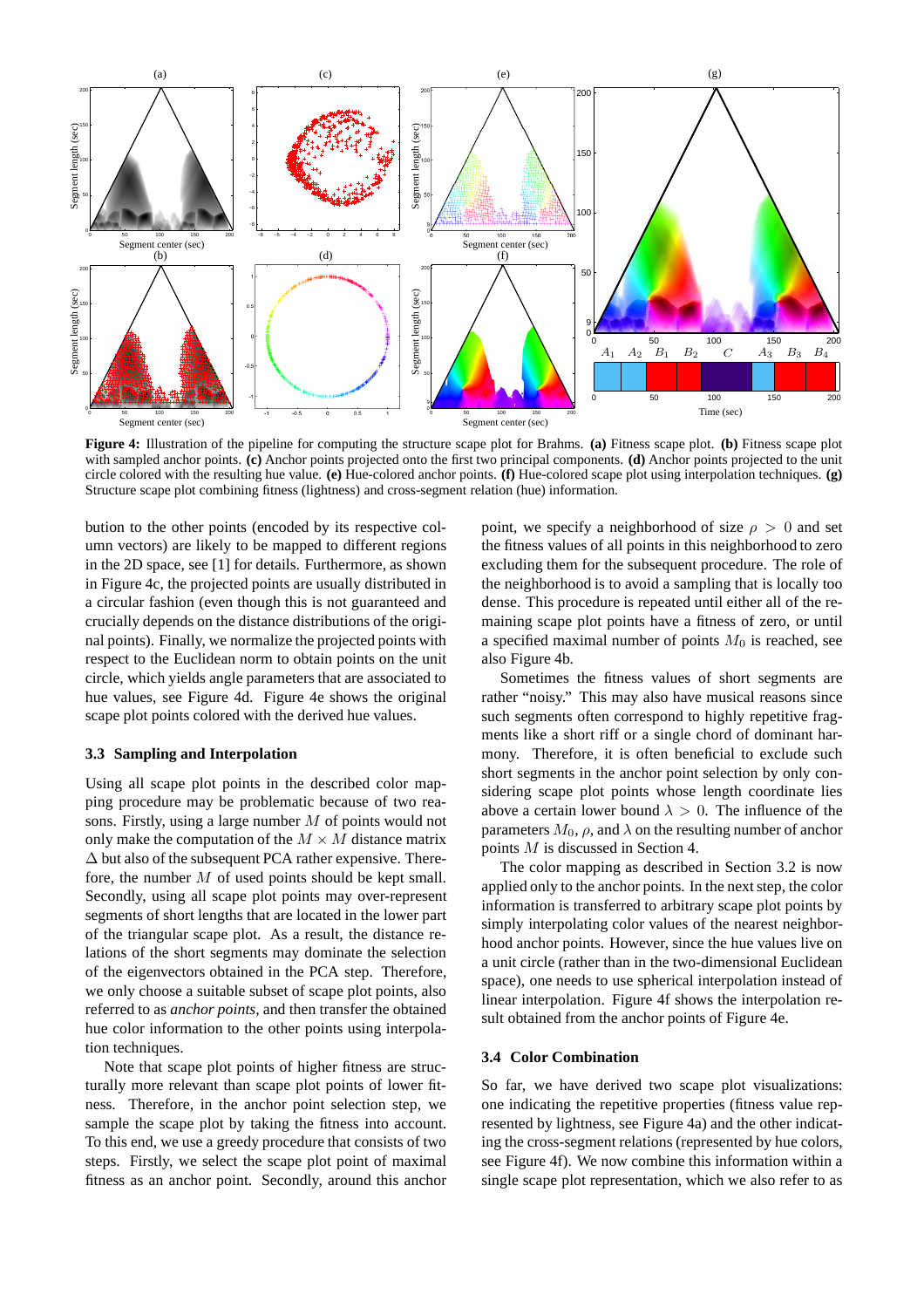

**Figure 5:** Structure scape plots and structure annotations for recordings of various pieces. **(a)** Chopin Mazurka Op. 17 No. 3. **(b)** Beatles song "While My Guitar Gently Weeps." **(c)** Chopin Mazurka Op. 33 No. 3. **(d)** Beatles song "You Can't Do That."

*structure scape plot*. To this end, we first linearly map the fitness values onto the lightness parameter space [0, 1] of the HSL model such that  $L = 1$  (white) corresponds to the fitness value 0 and  $L = 0$  (black) to the maximal fitness value occurring in the fitness scape plot. Furthermore, by rotating the hue parameter space (unit circle) we normalize the color assignment such that the thumbnail (fitnessmaximizing scape plot point) is mapped to the color "red" (angle  $H = 0$ ). Finally, for each scape plot point we use the saturation  $S = 1$ , the computed lightness L, and the normalized hue angle  $H$  to obtain a single color value.

Figure 4g shows the final result of the structure scape plot for our Brahms example. Note that the four B-part segments (repetitions of the  $B_2$ -thumbnail) are represented by red, the three A-part segments by blue, and the superordinate two ABB-part segments by green. Furthermore, the visualization reveals some substructures of the A-parts, each actually consisting of two (approximate) repetitions. Finally, note that smaller segments within the C-part are assigned to the color violet. Since the C-part contains many fragments sharing the same harmony, our procedure has captured some repetitiveness also in this middle part.

## **4. EXAMPLES AND DISCUSSION**

In this section, we indicate the potential and some limitations of our visualization procedure by discussing representative examples. In our experiments, we used audio recordings considering popular music as well as classical music. On the one hand, we employed the dataset consisting of recordings of the 12 studio albums by "The Beatles" using the structure annotations as described by [9]. On the other hand, we used the complete Rubinstein (1966) recordings of the 49 Mazurkas composed by Frédéric

Chopin, where we manually generated some structure annotations for each piece. Note that these annotations are not needed to generate the structure scape plots, but are only used to compare our visualizations with some sort of ground truth. As mentioned in the introduction, the purpose of the scape plot visualizations is to yield a compact and intuitive representation without the necessity of explicitly extracting the structure.

As for the parameter settings, we choose  $M_0$ ,  $\rho$ , and  $\lambda$  in a relative fashion depending on the duration of the respective music recording. In particular, we determined the upper bound  $M_0$  and the neighborhood parameter  $\rho$  to result in a number M of anchor points ranging between 200 and 250 for each recording. Furthermore, the lower bound  $\lambda$  was set to correspond to 5-7% of the recording's total duration. Figure 5 shows structure scape plots for some representative music recordings. For example, Figure 5a shows the scape plot for a Rubinstein performance of Chopin's Mazurka Op. 17 No. 3. The five A-part segments, which also comprise the thumbnail, are represented by red. Furthermore, the three B-part segments are indicated by a lighter orange color, and the superordinate ABA-part segments are represented by green. Also substructures of the A-part segments are visible: indeed each A-part consists of two similar subparts. Interestingly, the segments corresponding to the  $C$ - and the two  $D$ -parts are all represented by pink. Actually this is musically meaningful, since each of the two repeating D-parts is only a slight extension of the C-part.

Figure 5b visualizes the structure scape plot for the Beatles song "While My Guitar Gently Weeps." Also in this example, the structure scape plot nicely reflects the overall musical form. Each of the four verse segments  $(V$ part) consists of two (approximately) repeating subparts, say  $V = WW$ . Actually, the intro also corresponds to such a subpart  $(I = W)$  and the outro corresponds to three of these subparts ( $O = WWW$ ), which also explains the red coloring of these segments. Furthermore, the color blue corresponds to WWW-segments and the color green to  $VBV$ -segments.

The structure scape plot of a recording of the Mazurka Op. 33 No. 3 is shown in Figure 5c, which indicates a number of substructures not reflected in the structure annotation (see both A parts). Finally, Figure 5d correctly reproduces the overall structure of the Beatles song "You Can't Do That." Only the  $V_4$ -segment has not been captured well. Actually,  $V_4$  corresponds to an instrumental section with some vocal interjections, which make the  $V_4$ segment spectrally quite different to the other four  $V$ -part segments.

Next, we discuss some limitations and problems that may occur in our visualization approach. As an illustrating example, we consider the Beatles song "Hello Goodbye." Figure 6b shows the structure scape plot using our standard parameter setting as described above. The red color corresponds to the four  $VR$ -part segments, which also comprise the thumbail. However, the individual  $V$ -part and  $R$ -part segments are all represented by green and are not distin-